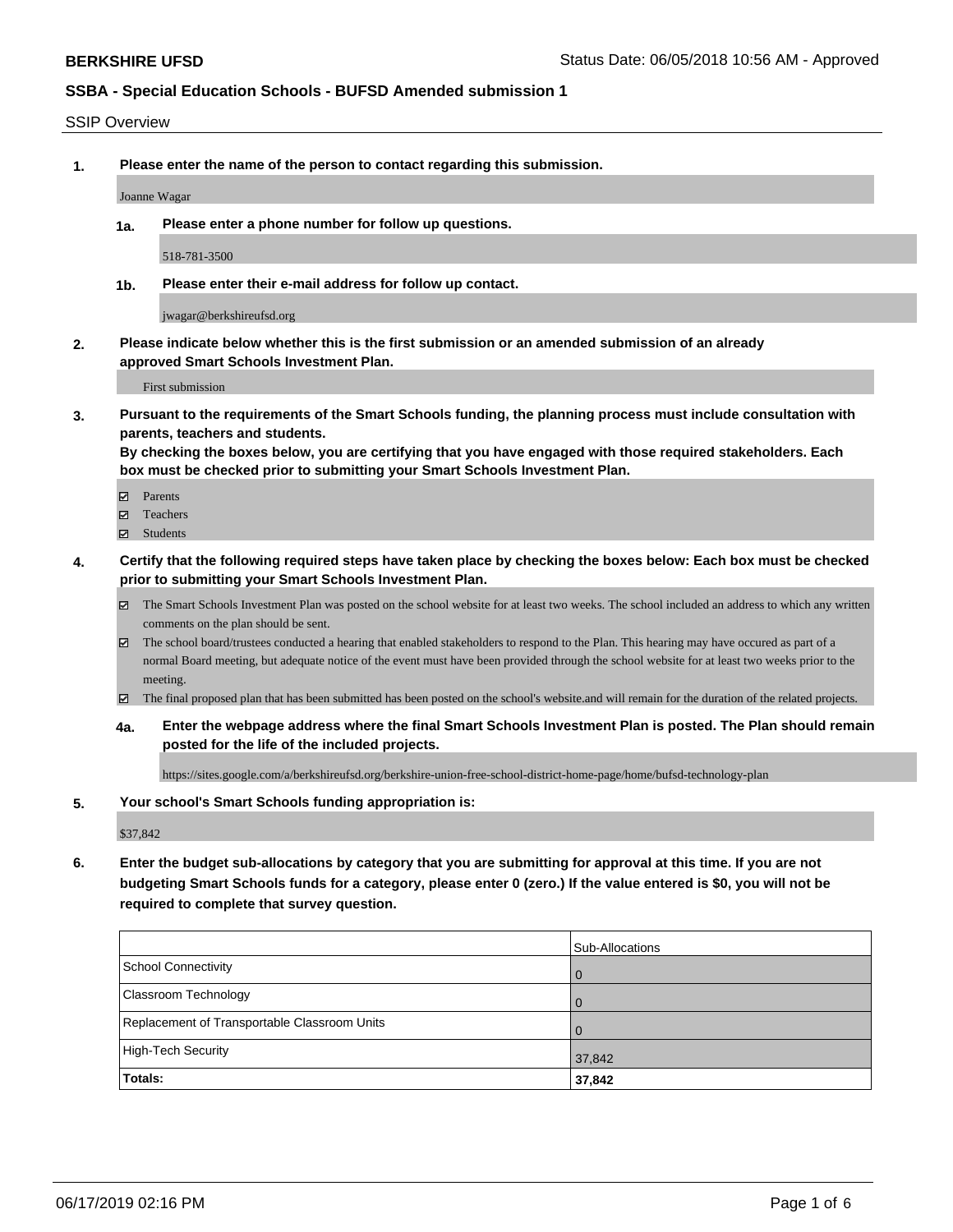School Connectivity

**1. Describe how you intend to use Smart Schools funds for high-speed broadband and/or wireless connectivity projects in school buildings.**

not applicable

**2. Describe how the school plans to use digital connectivity and technology to improve teaching and learning.**

(No Response)

**3. Does your School Connectivity project require new construction or substantially altered space and result in capitalized cost in excess of \$100,000?**

No

**4. If you are submitting an allocation for School Connectivity complete this table.**

**Note that the calculated Total at the bottom of the table must equal the Total allocation for this category that you entered in the SSIP Overview overall budget.** 

|                                            | Sub-Allocation |
|--------------------------------------------|----------------|
| Network/Access Costs                       | $\mathbf 0$    |
| <b>Outside Plant Costs</b>                 | $\mathbf 0$    |
| School Internal Connections and Components | $\Omega$       |
| <b>Professional Services</b>               | $\Omega$       |
| Testing                                    | $\mathbf 0$    |
| Other Upfront Costs                        | $\Omega$       |
| <b>Other Costs</b>                         | $\Omega$       |
| Totals:                                    | 0              |

**5. Please detail the type, quantity, per unit cost and total cost of the eligible items under each sub-category. This is especially important for any expenditures listed under the "Other" category. All expenditures must be eligible for tax-exempt financing to be reimbursed with Smart Schools funds. Sufficient detail must be provided so that we can verify this is the case. If you have any questions, please contact us directly through smartschools@nysed.gov. Add rows under each sub-category for additional items, as needed.**

| Select the allowable expenditure | lltem to be purchased | Quantity      | Cost per Item | <b>Total Cost</b> |
|----------------------------------|-----------------------|---------------|---------------|-------------------|
| type.                            |                       |               |               |                   |
| Repeat to add another item under |                       |               |               |                   |
| each type.                       |                       |               |               |                   |
| (No Response)                    | (No Response)         | (No Response) | (No Response) | (No Response)     |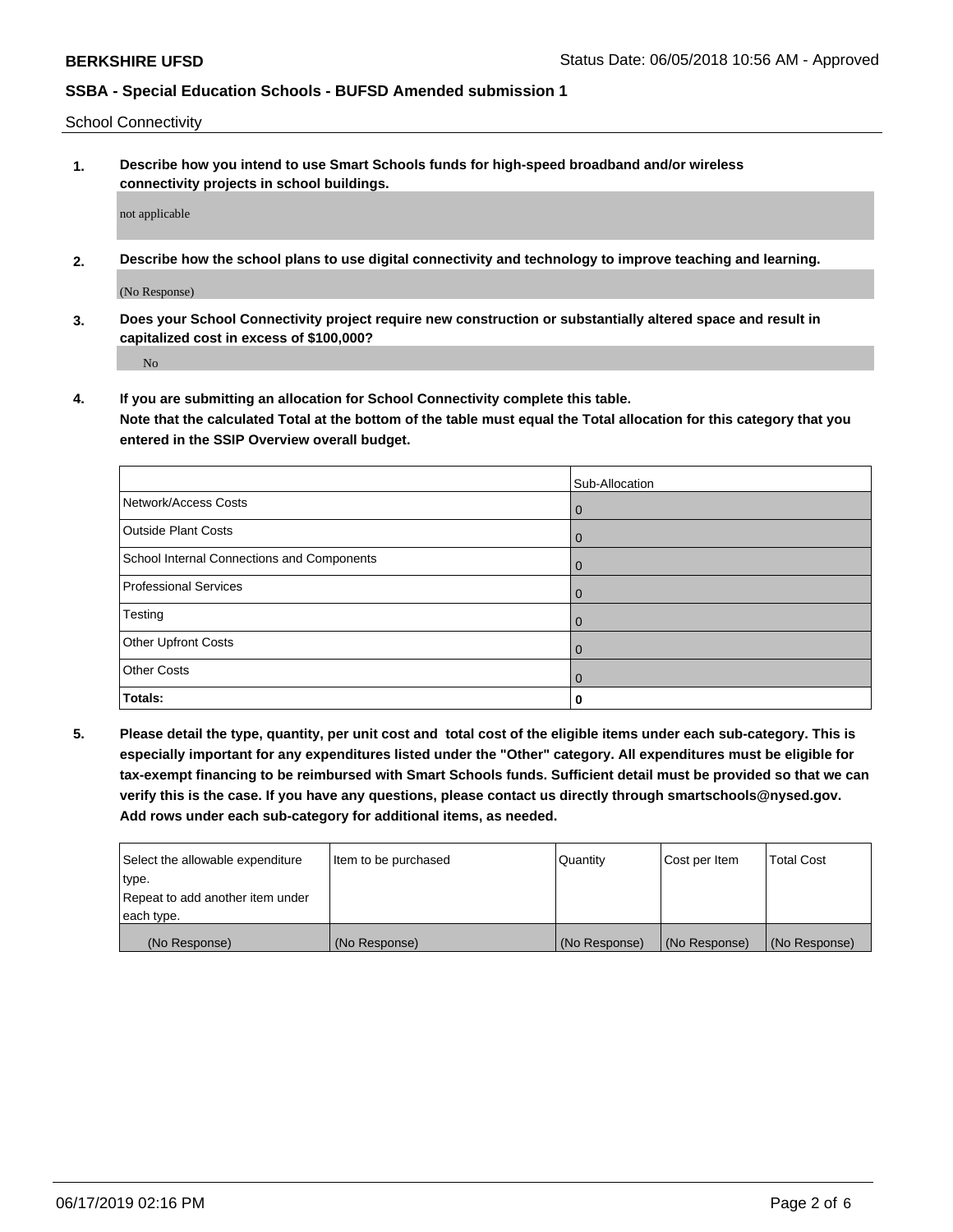Classroom Learning Technology Equipment (Devices)

**1. Describe the devices you intend to purchase and their compatibility with existing or planned platforms or systems.**

not applicable

**2. Describe how the proposed technology purchases will improve teaching and learning inside or outside of the classroom.**

(No Response)

**3. To ensure the sustainability of technology purchases made with Smart Schools funds, schools must have a plan to maintain and support technology purchases reimbursed with Smart Schools funds. This sustainability plan should support recurring costs of use that are ineligible for Smart Schools funding such as device maintenance, technical support, Internet and wireless fees, maintenance of hotspots, staff professional development, building maintenance and the replacement of incidental items.**

By checking this box, you certify that the school has a sustainability plan as described above.

**4. Schools must ensure that devices purchased with Smart Schools funds will be distributed, prepared for use, maintained and supported appropriately. Schools must maintain detailed device inventories in accordance with generally accepted accounting principles.**

By checking this box, you certify that the school has a distribution and inventory management plan and system in place.

- **5. Schools must contact the SUNY/CUNY teacher preparation program that supplies the largest number of its new teachers to request advice on innovative uses and best practices at the intersection of pedagogy and educational technology.**
	- By checking this box, you certify that you have contacted the SUNY/CUNY teacher preparation program that supplies the largest number of your new teachers to request advice on these issues.
	- **5a. Please enter the name of the SUNY or CUNY Institution that you contacted.**

(No Response)

**5b. Enter the primary Institution phone number.**

(No Response)

**5c. Enter the name of the contact person with whom you consulted and/or will be collaborating with on innovative uses of technology and best practices.**

(No Response)

**6. If you are submitting an allocation for Classroom Educational Technology, complete this table.**

**Note that the calculated Total at the bottom of the table must equal the Total allocation for this category that you entered in the SSIP Overview overall budget.**

|                          | Sub-Allocation |
|--------------------------|----------------|
| Interactive Whiteboards  | $\Omega$       |
| Computer Servers         |                |
| <b>Desktop Computers</b> | $\Omega$       |
| <b>Laptop Computers</b>  |                |
| <b>Tablet Computers</b>  |                |
| <b>Other Costs</b>       |                |
| Totals:                  | 0              |

**7. Please detail the type, quantity, per unit cost and total cost of the eligible items under each sub-category. This is especially important for any expenditures listed under the "Other" category. All expenditures must be capital bond eligible to be reimbursed with Smart Schools funds. If you have any questions, please contact us directly through**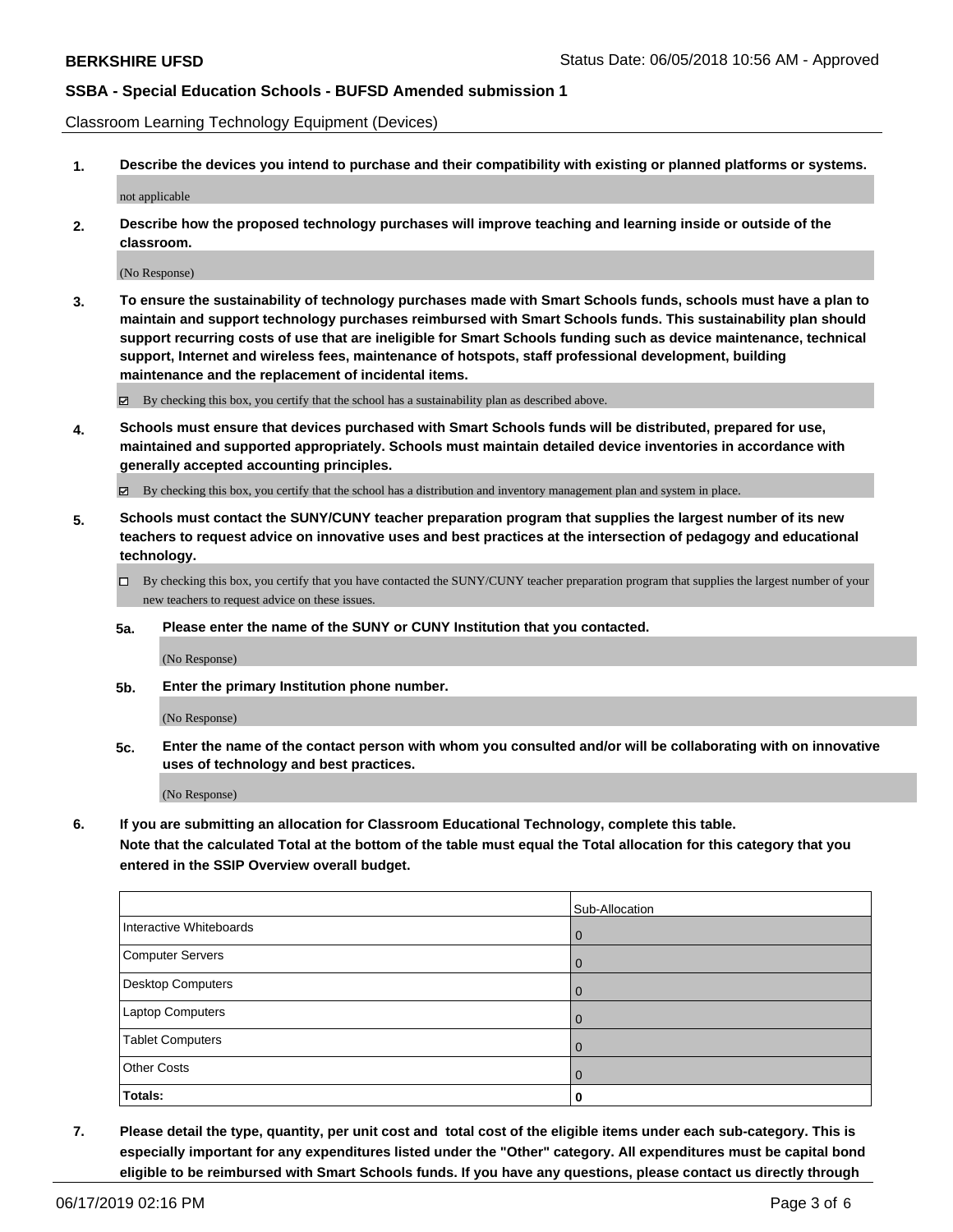Classroom Learning Technology Equipment (Devices)

## **smartschools@nysed.gov.**

#### **Add rows under each sub-category for additional items, as needed.**

| Select the allowable expenditure | Item to be purchased | <b>Quantity</b> | Cost per Item   | <b>Total Cost</b> |
|----------------------------------|----------------------|-----------------|-----------------|-------------------|
| type.                            |                      |                 |                 |                   |
| Repeat to add another item under |                      |                 |                 |                   |
| each type.                       |                      |                 |                 |                   |
| (No Response)                    | (No Response)        | (No Response)   | l (No Response) | (No Response)     |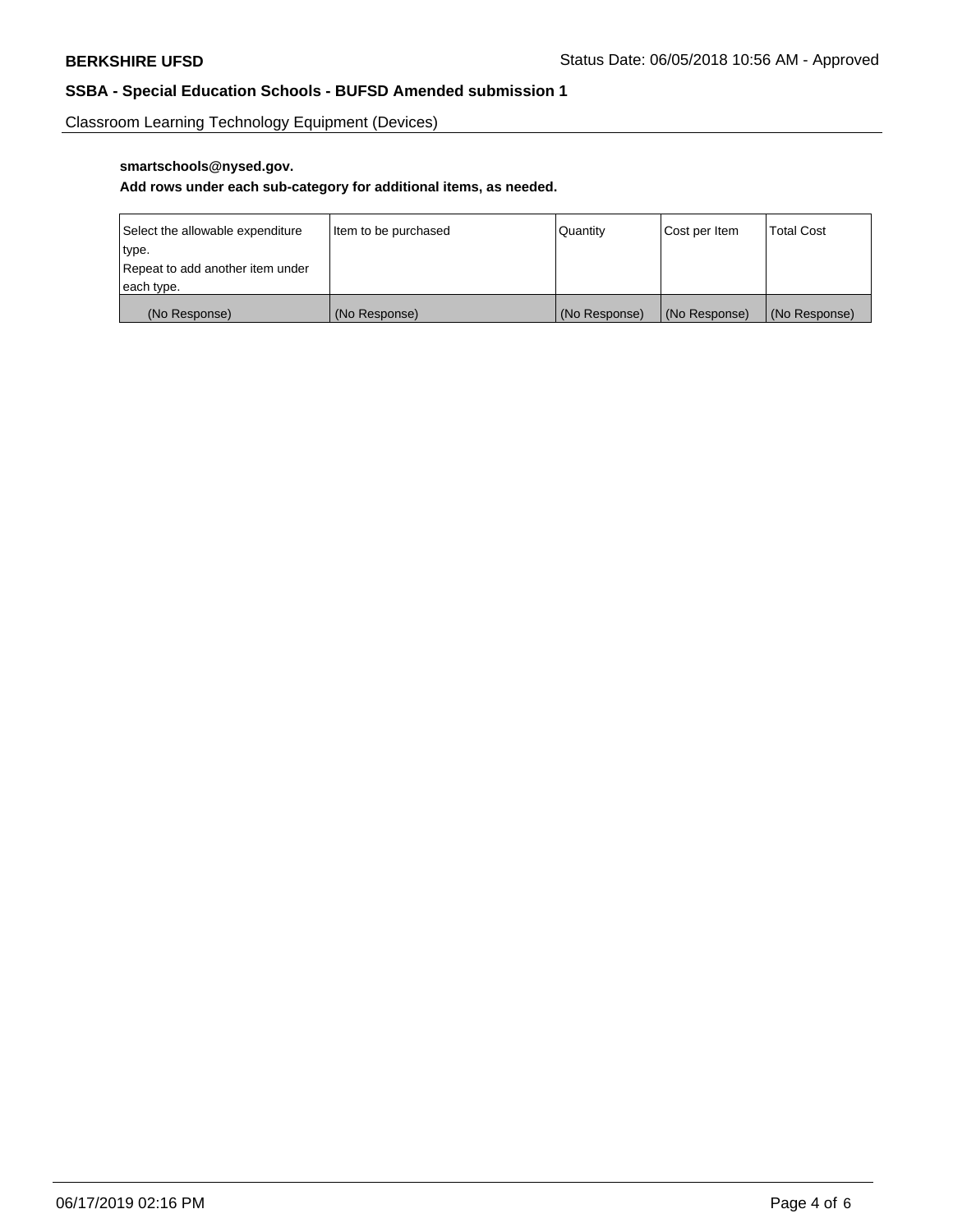Replace/Modernize Transportable Classrooms

**1. Describe the school's plan to construct, enhance or modernize education facilities to provide high-quality instructional space by replacing transportable classrooms.**

not applicable

**2. Does your Classroom Trailer project require new construction or substantially altered space and result in capitalized cost in excess of \$100,000?**

(No Response)

**3. If you have made an allocation for Replace Transportable Classrooms, complete this table. Note that the calculated Total at the bottom of the table must equal the Total allocation for this category that you entered in the SSIP Overview overall budget.**

|                                                | Sub-Allocation |
|------------------------------------------------|----------------|
| Construct New Instructional Space              |                |
| Enhance/Modernize Existing Instructional Space |                |
| <b>Other Costs</b>                             |                |
| Totals:                                        |                |

**4. Please detail the type, quantity, per unit cost and total cost of the eligible items under each sub-category. This is especially important for any expenditures listed under the "Other" category. All expenditures must be capital bond eligible to be reimbursed with Smart Schools funds. If you have any questions, please contact us directly through smartschools@nysed.gov.**

**Add rows under each sub-category for additional items, as needed.**

| Select the allowable expenditure | lltem to be purchased | Quantity      | Cost per Item | <b>Total Cost</b> |
|----------------------------------|-----------------------|---------------|---------------|-------------------|
| type.                            |                       |               |               |                   |
| Repeat to add another item under |                       |               |               |                   |
| each type.                       |                       |               |               |                   |
| (No Response)                    | (No Response)         | (No Response) | (No Response) | (No Response)     |